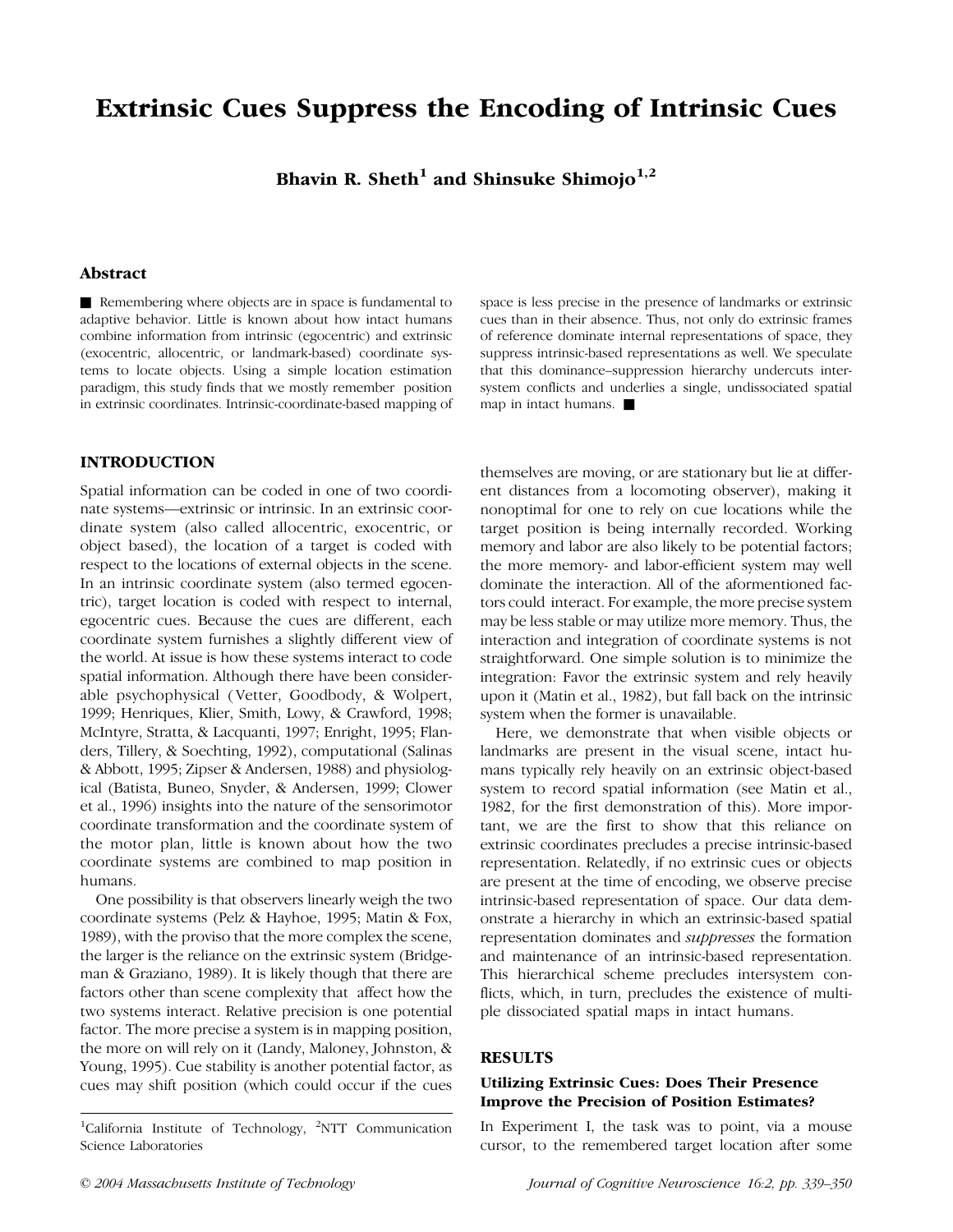time (stimulus response interval, or SRI; also referred to as the setting period). On trials of the ''with extrinsic cues'' (EC+) condition, two clearly visible objects or landmarks were present over the entire duration of the trial (Figure 1B). Because internal proprioceptive cues are always available, both intrinsic and extrinsic systems contribute in retrieving the target from memory on  $EC+$  trials.<sup>1</sup> On trials of the "without extrinsic cues" (EC-) condition, which were randomly interleaved with those of the EC+ condition, no objects other than the target were ever present (Figure 1A). It is reasonable to assume that target position is estimated less on the basis of extrinsic and somewhat more on the basis of intrinsic cues in the EC- condition in comparison with the EC+ condition. Finally, we varied the time between stimulus offset and the earliest possible onset of the pointing movement (SRI) to see whether response delay differentially affects localization on the  $EC+$  and  $EC-$  conditions.

Extrinsic and intrinsic cues do not conflict on the EC+ trials, so potentially, one could integrate information from the extrinsic and intrinsic systems and reduce localization error in the process. Also, observers  $(n = 4)$ were free to move their eyes on the EC- trials, but were required to fixate the crosshair on the EC+ trials. Thus, whereas eye position (an intrinsic cue) was stable, hence reliable, on the EC+ trials, it was not necessarily so on the EC- trials. The above arguments imply that localization should be more precise on the EC+ trials than on the  $EC-$  trials. Figure 1C shows the group mean root mean square (rms) error as a function of SRI. Contrary to the prediction, target localization was just as precise on the EC- trials as on the EC+ trials. A repeated measures ANOVA revealed no significant main effect of condition,  $F(1,27) = 0.61$ ,  $MSE = 13.56$ , SRI,  $F(4,27) = 0.58$ ,  $MSE = 12.97$ , or their interaction,  $F(4,27) = 1.07$ ,  $MSE = 23.93$ ,  $p = .39$ .

One may contend that screen edges served as extrinsic references in both conditions, which might explain the lack of difference in precision. However, the room was dark, the screen edges were hardly visible, and none of our observers claimed to have consciously noticed them. Albeit, with dark adaptation, edges might become more visible, which by this reasoning would improve precision. The rapid phase of dark adaptation takes about 3 min (Hecht, Haig, & Chase, 1937) and, in that time, our observers ran about 10 trials. We compared (absolute) error magnitudes on these preadaptation trials with those on the remaining trials and found no difference (group means: pre:  $0.50^{\circ}$ , post:  $0.52^{\circ}$ ,  $p = .69$ ,

two-tailed unpaired  $t$  test). In addition, 95% of singletrial preadaptation error magnitudes were within the 95% confidence limits of the distribution of postadaptation error magnitudes. Thus, even if dark adaptation were to have made the screen edges more visible, it did not discernibly change observers' estimates of target position. Moreover, the screen edges were at least 11 cm from the target, a distance so large as to be ineffectual in shifting remembered target locations even in room illumination (Sheth & Shimojo, 2001). Finally, both removing explicit extrafoveal extrinsic cues (Figure 2) and adding them in the setting period (Figure 3) significantly affected localization, indirectly arguing for the ineffectiveness of the screen edges as an extrafoveal extrinsic cue.<sup>2,3</sup> In sum, the data indicate that the lack of improved precision on the EC+ trials as compared to the EC- trials results, at least in part, from a failure of extrinsic and intrinsic representations to optimally integrate.

### Relying on Extrinsic Cues

Locations of the crosshair and the line varied from trial to trial of the EC+ condition, as did the distance between them and the target. Therefore, the extrinsic cues were not reliable from trial to trial of our task, which may have led observers to ignore them altogether, and thereby explain why the added presence of the extrinsic cues failed to improve localization. One way of testing this possibility is to abruptly extinguish the landmarks after target offset and see whether localization is affected. If landmarks are ignored, localization would be unaffected.

In Experiment 2, the same four observers participated as in Experiment 1. On trials of the ''extrinsic cues remove" condition  $(EC+/-)$ , Figure 2A), landmarks (the same as in Experiment 1) were present while the target was displayed, but were extinguished in the setting period before the cursor appeared. On trials of the EC+ condition (EC+, Figure 2B), landmarks were present throughout. Contrary to the above prediction, localization was significantly less precise if the landmarks were extinguished (EC+/-, Figure 2C,  $F(1,27) = 4.78$ ,  $MSE = 263.61$ ,  $p = .04)^4$ , suggesting that target position was encoded, at least in part, with respect to landmark locations.<sup>5</sup>

The data demonstrate more than just that. Although EC+ trials in the two experiments were identical, localization was significantly more precise,  $F(1,27) = 8.03$ ,  $MSE = 333.05, p < .01$ , on the EC+ trials of Experiment 1 (Figure 1C, solid lines) than on the EC+ trials of

Figure 1. The effect of extrinsic cues on position estimates. (A) Sequence of screen displays (left) and timeline (right) on a trial of the ECcondition of Experiment 1 are given. As noted in the text, SRI is the time interval between mask offset and the reappearance of the cursor in the setting period. (B) Sequence of screen displays (left) and timeline (right) on a trial of the EC+ condition are shown. The crosshair and L are simultaneously presented and remain visible throughout target presentation and during the setting period. (C) Group mean rms error (ordinate) versus SRI (abscissa) on the EC (filled squares, dotted lines) and EC+ conditions (open circles, solid lines) is plotted. Error bars represent one between-subjects  $(n = 4)$  standard error.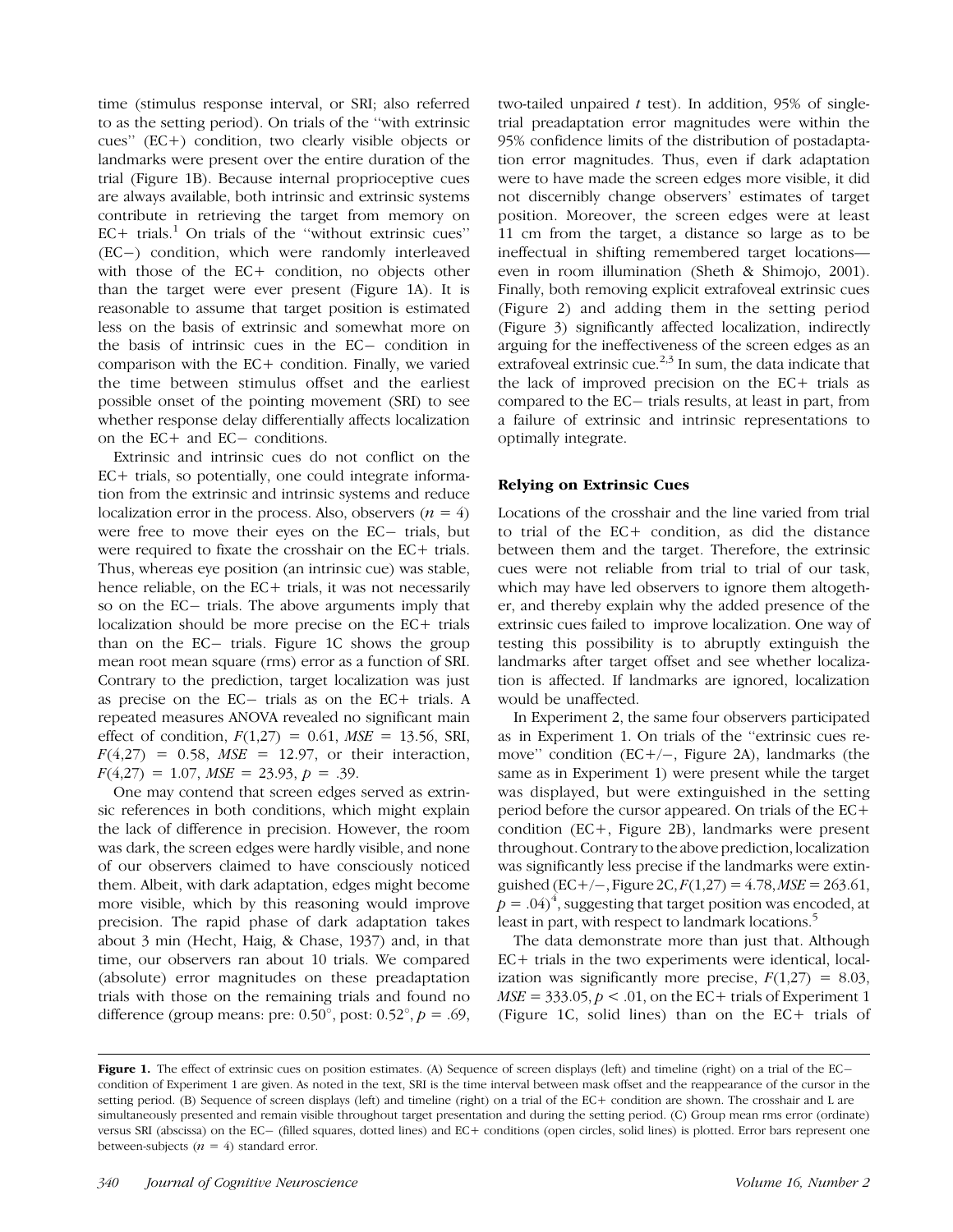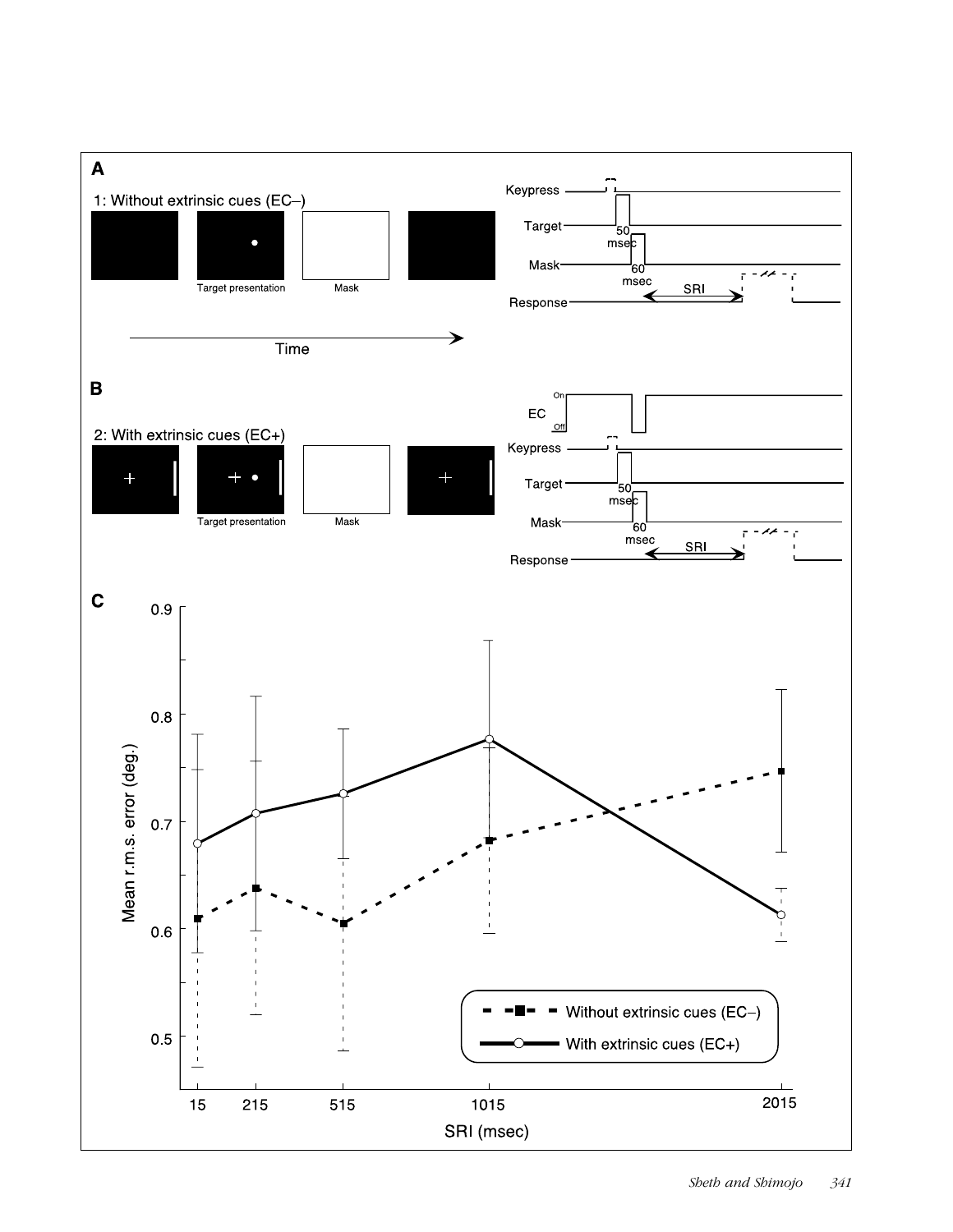Experiment 2 (Figure 2C, solid lines). $6$  The difference in error is surprising because extrinsic and intrinsic representations of space presumably integrate similarly on all EC+ trials. However, the trials with which the EC+ trials were intermixed in the two experiments were different, which might, in turn, have affected the relative reliability of the landmarks on the EC+ trials in the two experiments. If the landmarks were present during target presentation on Experiment 1 trials (EC+), they were also present in the setting period as well. In Experiment 2, in contrast, the landmarks were present during target presentation on all trials (EC+ and  $EC+/-$ ), but were removed (with no advance warning) prior to localization on half of the trials  $(EC+/-)$ . Thus, the comparatively lower reliability of the landmarks in Experiment 2 is likely to account for the larger error on Experiment 2 EC+ trials. That the decreased reliability of the landmarks was not offset by an enhanced reliance on the intrinsic representation (which is, under some circumstances, as precise, see Figures 1C and 4) indicates that extrinsic cues are not just used but relied upon to encode spatial information, and relied upon to the exclusion of intrinsic cues.

Experiment 3 provides further and more direct evidence that observers rely heavily on landmarks to encode space. On ''EC move'' trials, the landmarks physically shifted position after target presentation (range  $[1^{\circ}, 2^{\circ}]$  left or right of the original locations, mean shift =  $+1.5^{\circ}$ ) but prior to the setting period (Figure 3). As compared to estimates of the exact same target positions on ''EC fixed'' trials, estimates of target position on the EC move trials were shifted in the same direction as the shift in landmarks (mean shift in estimate =  $+1.02^{\circ}$ , 68% of true mean shift magnitude). Position estimates were biased in the direction of cue shift on an overwhelming 75% of EC move trials ( $p < .0001$ , sign test). Thus, remembered target position was yoked to the locations of the landmarks, strongly suggesting that observers ( $n = 7$ ) relied heavily on the landmarks to encode target position. In accord with this, rms error magnitudes were larger when landmarks shifted during the trial (mean  $= 1.92^{\circ}$ ) than when they did not (mean =  $1.40^{\circ}$ ,  $t(6) = 4.35$ ,  $p < .005$ ).<sup>7</sup>

# Consequences of Relying on Extrinsic Cues: Extrinsic Cues Suppress the Encoding of Intrinsic Cues

Arguably, the most telling signature of the reliance on the extrinsic representation of space is the detrimental effect it has on the intrinsic representation. On EC- trials of Experiment 1 and on  $EC+/-$  trials of Experiment 2, no landmarks were present during localization; hence, target position had to be retrieved largely from intrinsic cuebased memory. Landmarks were present on the  $EC+/$ trials while the target was shown (and observers relied on them to encode target position). On  $EC-$  trials in contrast, no extrinsic cues were ever present, hence a representation based more on internal, egocentric cues was used to encode position. By comparing position estimates on  $EC-$  and  $EC+$ / $-$  trials, we can address whether the reliance on extrinsic coordinates while encoding spatial information of the target has any consequences on encoding the same in intrinsic coordinates.

To normalize the data, we subtracted the error on the respective EC+ trials from the error on each condition.<sup>8</sup> If the fidelity of the intrinsic coordinate-based memory of target position was independent of whether or not target position was encoded in extrinsic coordinatebased memory, normalized error magnitudes on the EC and  $EC+/-$  trials should be the same. However, observers were significantly less precise in retrieving target position from intrinsic coordinate-based memory if landmarks were present during target presentation (EC+ trials) than if they were absent (EC-trials) (Figure  $4$ ;  $F(1,27) = 5.61$ ,  $MSE = 421.28$ ,  $p = .03$ ). Thus, in representing target position on the basis of extrinsic cues, target position was encoded less precisely in intrinsic coordinates than was otherwise possible. Removal of extrinsic cues during retrieval exposed the fact that their presence caused intrinsic coordinate-based position information to not be recorded at all or to be recorded imprecisely. The extrinsic coordinate-based degradation of intrinsic coordinate-based encoding again indicates the extent to which space is nearly exclusively encoded in extrinsic coordinates in the intact brain.<sup>8</sup>

On EC- trials, observers could potentially fixate the target (although they were not required to). On  $EC+/$ trials, observers fixated the crosshair at the time of target presentation, so the target was peripheral to the center of gaze. Arguably, localization was worse on the EC+/ trials compared with the EC- trials because pointing to a memorized peripheral point is less precise than to a locus on which gaze is fixated. We probed the role of fixation on extrinsic cue-dependent suppression of intrinsic cue-based mapping further. We let observers  $(n = 3)$  freely move their eyes throughout the trial on all trials of a separate pair of runs otherwise identical to Experiments 1 and 2. If the above argument was the underlying cause of the suppression of intrinsic cued based mapping, normalized errors on the EC- and  $EC+/-$  trials in the new set of runs should be similar. Contrary to the argument, observers continued to be significantly less precise in pointing to the remembered target location on  $EC+/-$  trials as compared to  $EC$ trials (Figure 4, inset;  $F(1,18) = 26.72$ ,  $MSE = 463.34$ ,  $p < .0001$ .<sup>10</sup> Therefore, the sheer presence of extrinsic cues suppresses spatial information in intrinsic coordinates from being encoded and later maintained in memory. In sum, if reliable extrinsic cues are present during encoding, intact humans rely heavily on them to the exclusion of intrinsic cues in order to represent spatial information. Only in the absence of visible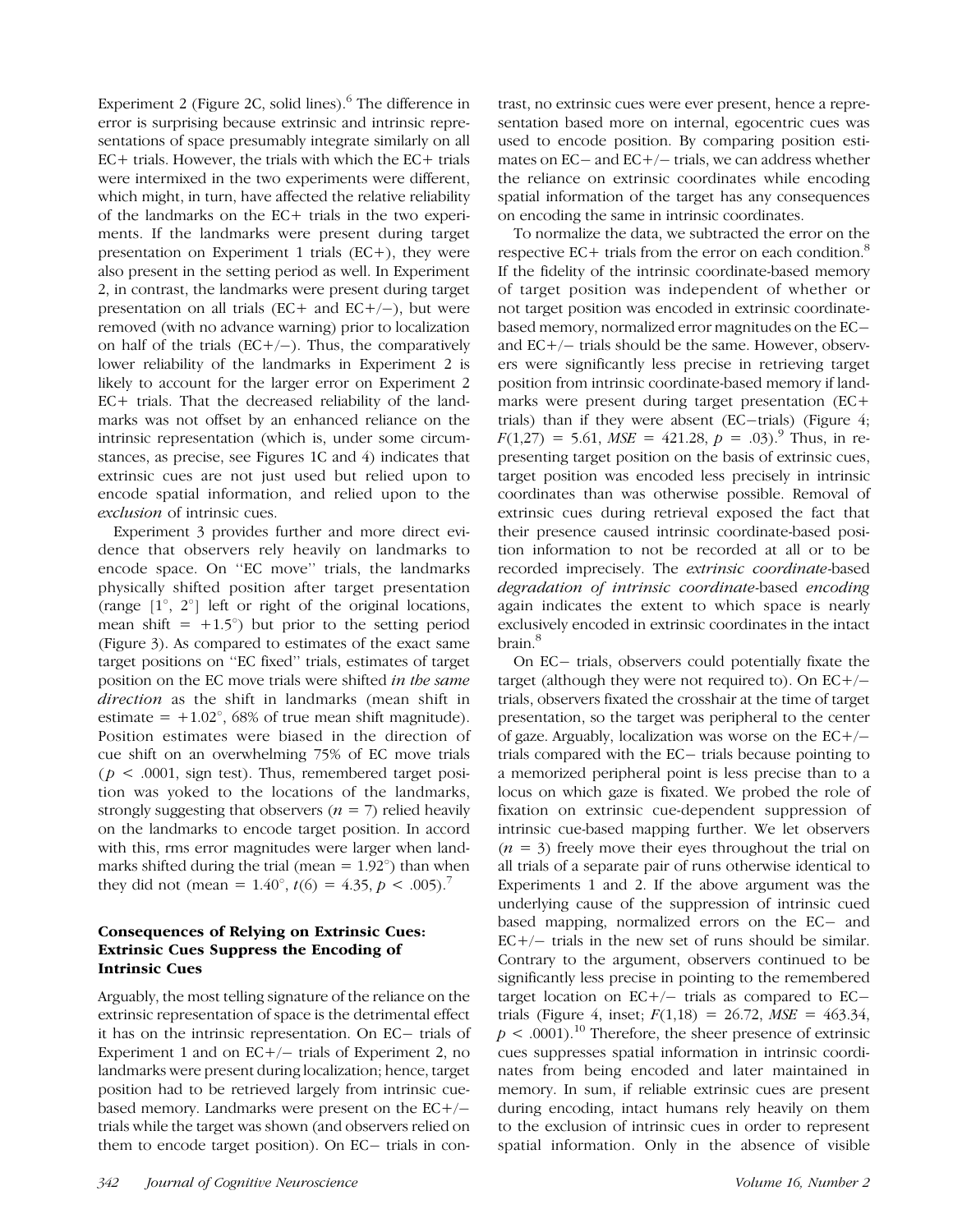

Figure 2. The effect on position estimates of removing extrinsic cues in the setting period. (A) Sequence of screen displays (left) and timeline (right) on a trial of the EC+/ condition of Experiment 2 are given. (B) Sequence of screen displays (left) and timeline (right) on a trial of the EC+ condition are shown. Stimulus sequence and timeline were identical to EC+ trials in Experiment 1 (see Figure 1B). (C) Group mean rms error versus SRI on the EC+/- (filled squares, dashed lines) and EC+ conditions (open circles, solid lines) is plotted. Error bars represent one SEM. The same observers participated as in Experiment 1.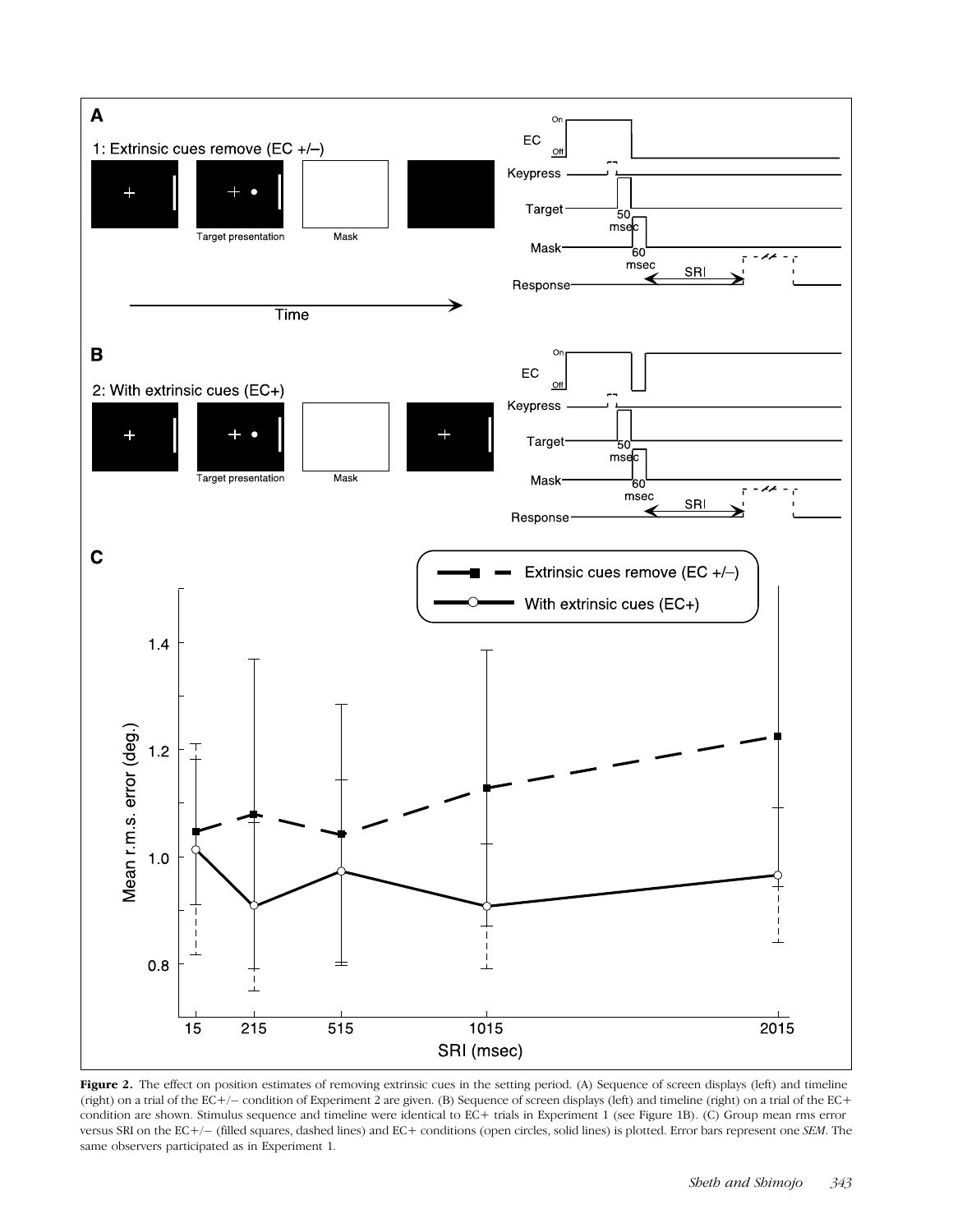extrinsic cues do humans fall back more heavily on intrinsic coordinates.

# DISCUSSION

Here, we explored how spatial information is stored in extrinsic (exocentric) and intrinsic (egocentric) references, and how the two representations interact. Extinguishing (Figure 2) or displacing (Figure 3) extrinsic references prior to response profoundly impaired estimation of target position, demonstrating that extrinsic references were important in coding spatial information. Moreover, estimates were displaced in the same direction as the cues, and by nearly as large a magnitude



Figure 3. The effect of displacing extrinsic cues in the setting period. (A) Sequence of screen displays (left) and timeline (right) on a trial of the EC ''move'' condition of Experiment 3 are given. The SRI was 2015 msec. (B) Sequence of screen displays (left) and timeline (right) on a trial of the EC ''fixed'' condition are shown. (C) Bar graph comparing group mean rms errors on the two conditions.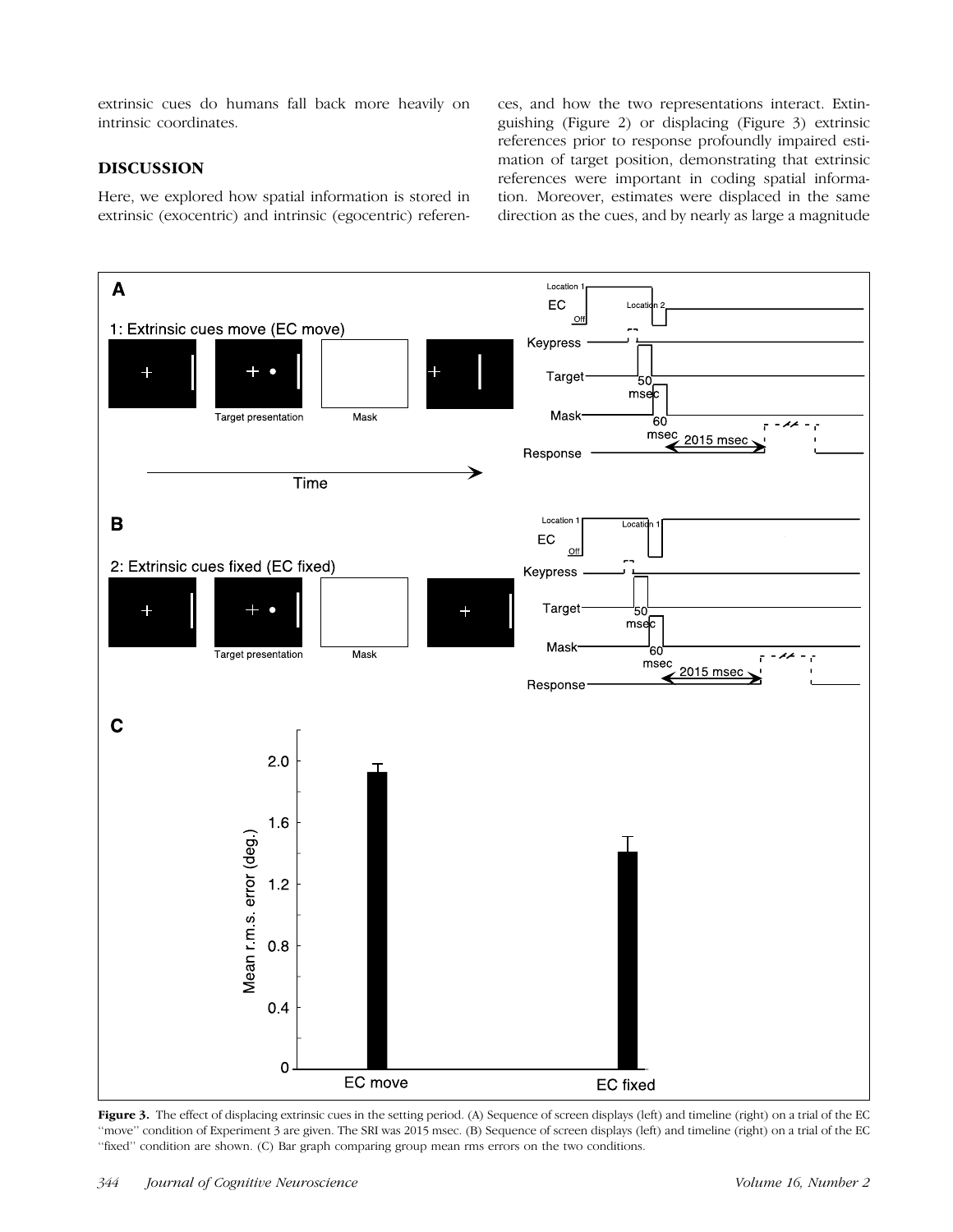

Figure 4. The effect of extrinsic cues on the encoding of space in intrinsic coordinates. Normalized (see text) group mean rms error versus SRI on the EC+/- (filled squares, dashed lines) and EC- conditions (open squares, dotted lines) is plotted. The inset shows normalized data from a similar pair of runs as Experiments 1 and 2, with the exception that, on all trials, observers were free to move their eyes anywhere on the screen.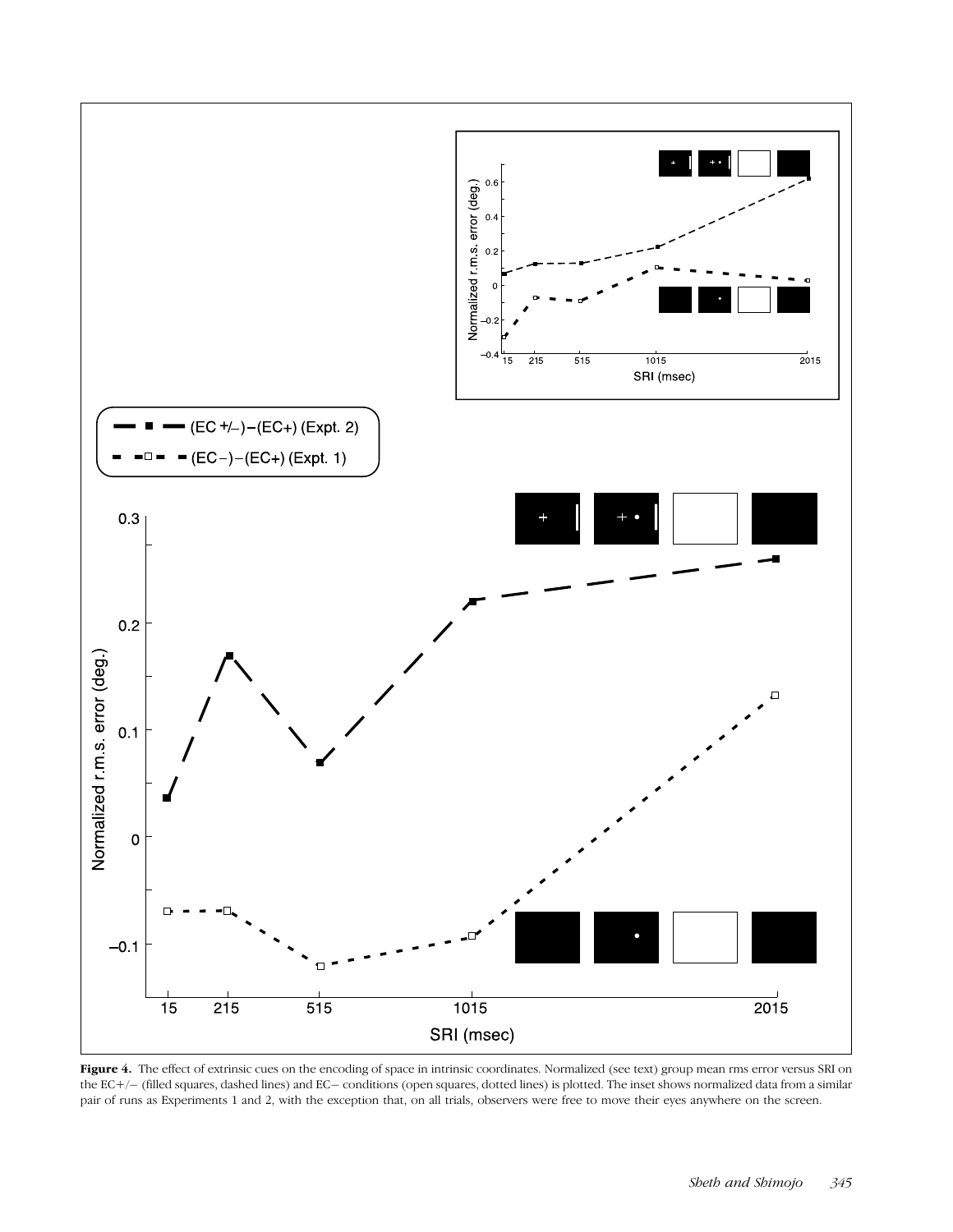(Experiment 3), further demonstrating the reliance on the extrinsic system to record position (see also Pelz & Hayhoe, 1995; Schlag & Schlag-Rey, 1995; Matin et al., 1982). The representation in intrinsic coordinates did not offset this loss in precision, signifying the extent to which extrinsic cues dominate and how this dominance corrupts intrinsic cue-based encoding. The latter (and most critical) point was demonstrated directly by demonstrating that position information was encoded far less precisely in intrinsic coordinates if extrinsic cues were present during encoding than if they were absent (Figure 4). Theoretically, position should be encoded separately in each coordinate system; the disappearance of extrinsic cues prior to retrieval and a concomitant inability to use the extrinsic system should not affect the precision of the position information encoded in the intrinsic system. That this was not the case (Figure 4) argues rather that factors other than precision may also help determine how information is encoded.

Next, we will discuss some issues concerning our experimental choices and their limitations. Finally, we will discuss the study's implications.

# Varying the SRI

Varying the time between stimulus offset and the earliest possible onset of the pointing movement (SRI) had no major effect on our results. Neither the effect of SRI alone nor its interaction with trial type was significant in any of our experiments. That the eye and body can remain stable if desired over short time intervals (1 sec or less), so intrinsic cues may not be necessarily worse than stable extrinsic cues over these short delays. However, over longer time intervals, random body twitches, drifts in eye position, or overt movements of either body or eye do occur, all of which enhance noise in the intrinsic system. Nonetheless, comparisons of intrinsic and extrinsic systems over longer time intervals than the ones studied do not seem very relevant, as the high throughput rates of sensory data in real life mean that decisions about where to point and where to move are usually made quickly (1 sec or less).

### Modes of Motor Response: Mouse Cursor versus Finger

In our experiments, the observers' eyes viewed a vertical screen while their hand rested in a horizontal plane on top of a mousepad. Although adapting to this visuomotor transformation is relatively easy ( Vetter et al., 1999), using a mouse-guided pointer is not the norm. In contrast, using a finger as a pointer is contrast. However, there are limitations to using a finger. A visible finger is a powerful, familiar, three-dimensional external frame of reference that would compromise trials (e.g., EC– trial) where extrinsic cues are presumed absent. An invisible finger, on the other hand, might lead to noisier estimates, which, in turn, might blur out any potential differences between the different conditions. A second limitation is that it would be difficult to obtain the same precision with finger because the finger is an object more than one degree wide. Thus, while it would be preferable to while confirm with a finger in the future, we tentatively claim that our findings are not limited by the use of a cursor.

In general, compliant movements (defined as a movement constrained by external contact, such as those using a hand-held cursor, mouse cursor, or manipulandum) involve a different control strategy than unconstrained movements, and the relative contribution of proprioception to reach control is different for constrained and unconstrained movements (Desmurget, Jordan, Prablanc, & Jeannerod, 1997). This has profound implications for generalizing theories of motor control based on compliant movements to natural, unconstrained movements. However, differences between constrained and unconstrained movements, i.e., factors relevant at the motor level, are tangential to the perception and memory of external object position the focus of the present study. In general, issues pertaining to arm movement control, such as the interaction of vision and proprioception in estimating limb position, or the role of feedforward motor commands, are orthogonal to the issues addressed here, which pertain to spatial perception and memory.

# Why Rely on an Extrinsic Coordinate System: Implications for Computation

There are intriguing implications of our study for theoretical models of space representation. Typical cue integration schemes assume that different cues are mutually independent (e.g., Andy et al., 1995), which is not true here, as we saw that the presence of extrinsic cues degraded the information coded in the intrinsic system (Figure 4). Some other cue integration scheme is needed to better explain our findings.

The heavier reliance on the extrinsic system, even though, in our hands, it was no more precise than the intrinsic system (Figure 1) implies that factors other than precision also contribute towards this reliance. An a priori belief that an extrinsic system is precise over longer periods than an intrinsic system could be a factor for why humans rely on the extrinsic system. Another possibility is that the extrinsic system is more efficient on memory and labor than an intrinsic system. Unlike external objects, the eyes, head, and body often change position over short periods of time. A viable intrinsic coordinate system has to either keep multiple records of past body and eye positions from target encoding to the present time, which takes memory, or continually update the records, which is laborious. In the extrinsic coordinate system, in contrast, the position of a target is obtained from its distances from different external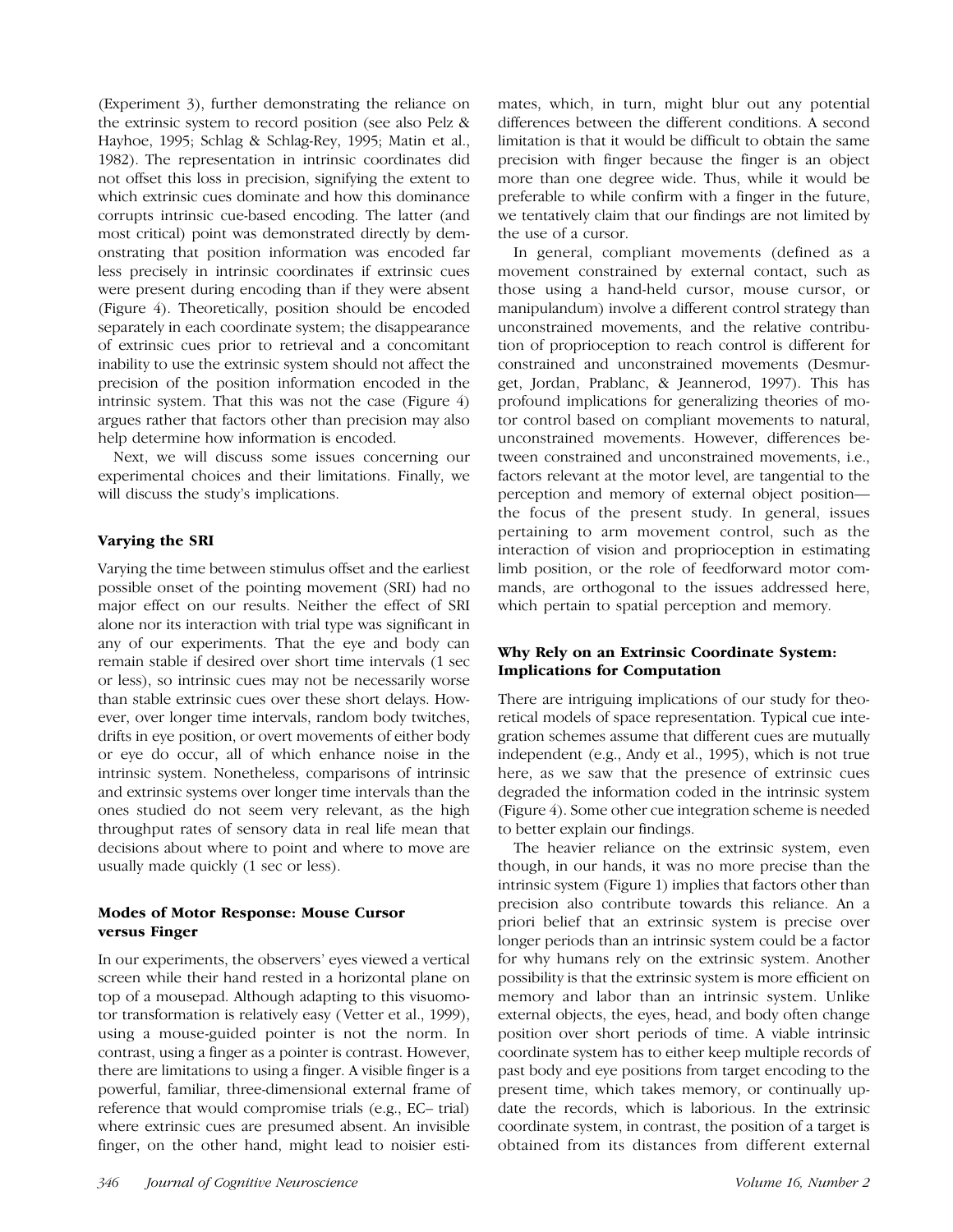markers or objects. Assuming that the positions of objects in the world do not usually change over short periods of time, there is no need to continually update target–cue distances, or keep multiple records of past target–cue distances in memory. Under the assumption of a stable world, the world is the memory store (Ballard, Hayhoe, Li, & Whitehead, 1992; O'Regan, 1992; O'Regan et al., 1999). That the memory of target position shifts in lockstep with shifts in marker locations and, therefore, is yoked to the locations of these markers in the world (Experiment 3) accords with the assumption of a stable world with stable objects. Thus, more economical memory (and labor) use could be one a priori factor of many why intact humans rely on the extrinsic system.

### Implications for Neurophysiology and Neuropsychology

The idea of a latent intrinsic coordinate system has implications for physiology. Neurons in areas LIP (Snyder, Grieve, Brotchie, & Andersen, 1998), VIP (Duhamel, Bremer, BenHamed, & Graf, 1997), 7a (Snyder et al., 1998) and the superior colliculus (Stuphorn, Bauswein, & Hoffman, 2000) of the monkey brain encode position in body-part referenced, object-independent coordinates. Recordings in these studies have been performed in highly impoverished visual environments lacking any visible landmarks. In light of this, neurons in the aforementioned brain areas may represent the unmasking (or development through overtraining) of a latent capacity in primates to map space in egocentric coordinates in the absence of a landmark-based map of space. It would be interesting to compare how the responses of these neurons if a landmark-based map of space were present (Dassonville, Schlag, & Schlag-Rey, 1995, propose that neurophysiologic studies of saccadic eye movement and localization may have ignored the possibility that the brain may be using exocentric cues to calculate the dimensions of the saccade).

The idea of a latent intrinsic coordinate system applies in the case of patient DF who was unable to discriminate between objects on the basis of shape, yet was able to make skilled movements that varied as a function of the object's shape (Goodale, Milner, Jakobson, & Carey, 1991; Goodale et al., 1994). It was found that the early part of DF's reaching movement was no better than her verbal performance (Murphy, Racicot, & Goodale, 1996). However, by using transient, nonvisual, proprioceptive information about the configuration of her hand and fingers (Murphy et al., 1996, themselves cite this as a possibility), DF was able to redirect her reaches in midflight to the correct target. Thus, DF's arguably intact visuomotor skills can be explained by the fact that, lacking unambiguous extrinsic, visual cues, she learned over the years since her brain injury to also use intrinsic cues to help represent space (Tillery, Flanders, & Soechting, 1991)—cues that go largely unused in intact subjects. Despite large differences in our tasks and theirs, our idea of a dominant visual, extrinsic cue-based system and unmasking of a latent nonvisual, intrinsic system under visually impoverish conditions may provide the glimmer of an explanation for DF's intact visuomotor performance.

To conclude, intact humans represent space primarily in cost-effective extrinsic coordinates, which are usually reliable and more precise in the long term. In doing so, we suppress representations mapped in intrinsic, egocentric spatial coordinates. However, if extrinsic cues are absent or unseen while encoding space, intact humans fall back on intrinsic coordinates that can sometimes be as precise as extrinsic coordinates in the short term. Thus, there is a partial hierarchy of coordinate systems in the representation of spatial information in the human brain.

# METHODS

All stimuli were presented on a Sony Trinitron monitor (75 Hz refresh;  $37.5 \times 30$ -cm viewing area) under control of a MAC PowerPC running MATLAB (Mathworks Inc.) and Psychophysics Toolbox (Brainard, 1997; Pelli, 1997). The observer sat comfortably in a chair 57 cm in front of the screen, with the head immobilized in a chin rest (Handaya Co., Japan). Viewing was binocular. Room lights were turned off (room illumination  $\leq 0.01 \text{ cd/m}^2$ ). A computer mouse rested on a horizontal pad placed on the table about halfway between the screen and the observer. The cursor driven by the mouse was a small "+" on the screen. The cursor crosshair had a resolution of 3.5 arcmin. In the response stage, the observer dragged the cursor to the remembered location of the target. A mouse button press confirmed the observer's choice. The coordinates of the cursor at the time of the button press and those of the true target location on each trial were recorded. There was little dark adaptation prior to an experimental run  $(< < 1$  min).

# Experiment 1

Trials of the following two conditions were randomly intermixed. (1) Without extrinsic cues  $(EC-; Figure 1A):$ A blank screen appeared and the observer had to press a key to continue the trial. The target  $(0.4^{\circ}$  diameter,  $10.6$  cd/m<sup>2</sup>, its horizontal coordinate was randomly chosen from a uniform distribution of  $0^{\circ}$  to  $8^{\circ}$ , as measured from the center of the screen) was shown for a brief period (50-msec duration). The target was always presented at eye level, and was  $15^{\circ}$  on average from the screen edges. Following target offset, the entire screen flashed on (60-msec duration) and then off . At a variable time (SRI: 15, 215, 515, 1015, or 2015 msec) after the screen flash or mask, the cursor appeared at the bottom center of the screen and the observer had to use it to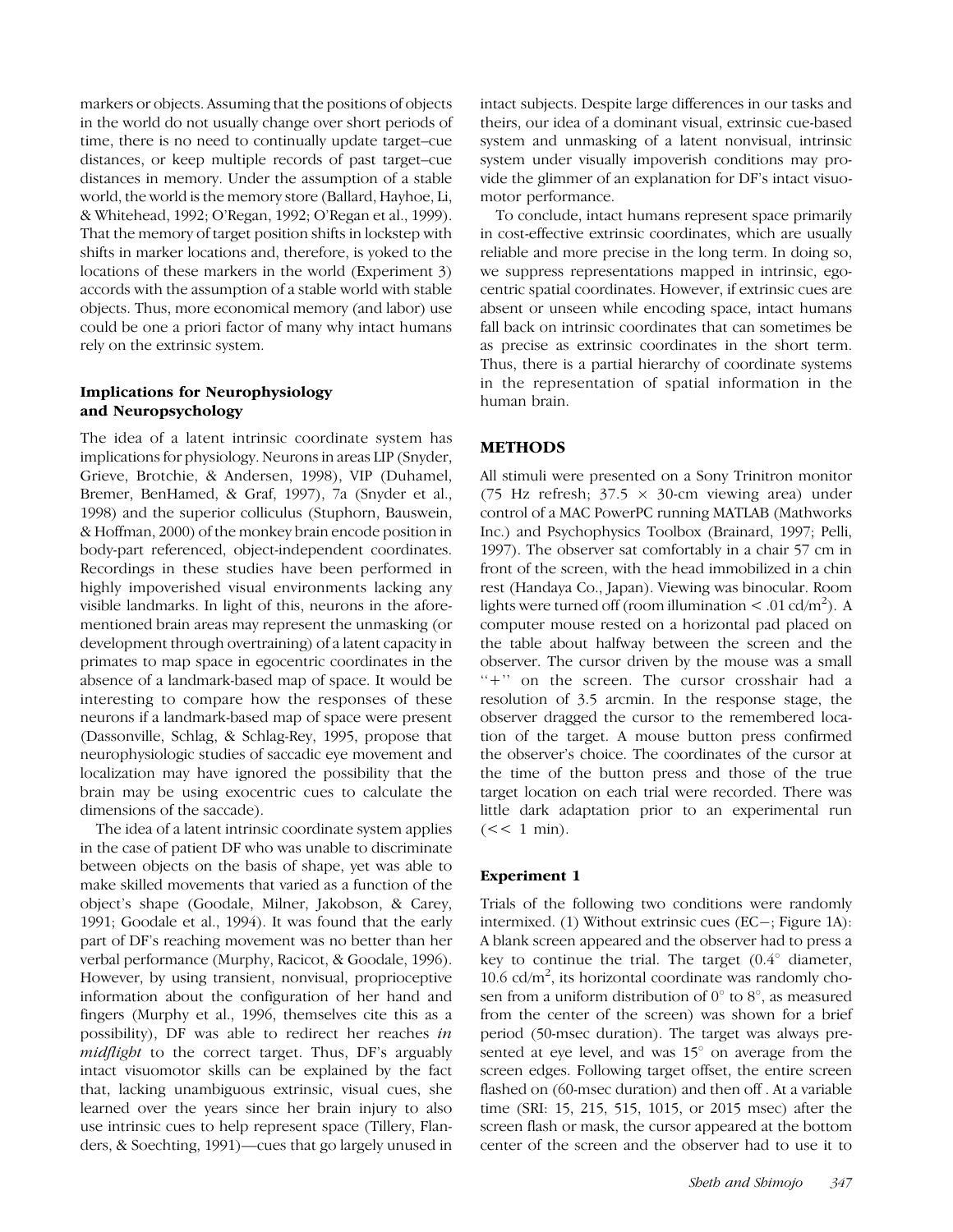estimate the target position with it (response stage). (2) With extrinsic cues (EC+; Figure 1B): Target parameters were the same as in the EC- condition. Two landmarks were present from the trial's outset. A crosshair  $("+")$ served as a fixation point (FP). Each of its two orthogonal arms was  $0.3^\circ$  long. The intersection of the arms was 1.8 arcmin in diameter. The luminance of each pixel of the crosshair was  $2 \text{ cd/m}^2$ . The horizontal coordinate of the crosshair was randomly chosen from a uniform probability distribution of range  $0^\circ$  to  $4^\circ$  from the center of the screen, with the provision that it had to be at least  $0.25^{\circ}$  from the target. The vertical line ("L," luminance: 53.3 cd/m<sup>2</sup>) was 2.0° long, 0.09° wide, and was displayed at eye level. Its horizontal coordinate was from a uniform probability distribution of range  $0^{\circ}$  to  $4^{\circ}$  from the center of the screen, with the provision that it had to be at least  $0.25^{\circ}$  from both the target and the crosshair. The crosshair and L could be on the same side of the target or on opposite sides. After achieving stable fixation, the observer  $(n = 4)$  pressed a key to continue. As in the previous condition, the target appeared for 50 msec, followed by the 60-msec-long mask. After the mask, the crosshair and L reappeared in the same respective locations as before, and the observer had to fixate the crosshair in the localization setting period. Target location was chosen from the same set of 30 randomly chosen locations over all SRI (5) and condition (2) pairs  $(10 = 5 \times 2)$ . The locations were ordered differently for each SRI and condition pair in a random manner, and then randomly interleaved in the task. The task typically took around 110 min altogether and was divided into two sessions, each consisting of 150 trials (300 trials total per observer).

# Experiment 2

Trials of the following two conditions were randomly intermixed. (1) Extrinsic cues remove, or  $EC+/-$ ; Figure 2A): The crosshair and L appeared at the beginning of the trial. The observer pressed a key after fixating on the crosshair. The target was then shown for 50 msec. Stimulus parameters defining the target, crosshair, and L, their range of locations, and so on were the same as those in Experiment 1. After target offset, the screen flashed (60 msec). After the screen flash, the landmarks did not reappear. The observer was free to move her eyes during the setting period. The cursor appeared on a blank screen, and the observer had to estimate the target position as before. (2) EC+ (Figure 2B): Identical to EC+ trials of Experiment 1. There were 300 trials total  $(30 \times 5 \times 2)$  for each observer (same four observers as in Experiment 1).

# Experiment 3

Stimulus parameters defining the target, crosshair, and vertical line (L) were identical to those in previous

experiments. (1) Extrinsic cues move (EC move; Figure 3A): Following the screen flash or mask, the crosshair and L were redisplayed at a new pair of locations  $1^\circ$  to  $2^\circ$  from their locations before the mask (mean displacement:  $1.5^{\circ}$ ). The observer had to refixate the new crosshair location. The cursor appeared 2015 msec after the mask and the reappearance of the landmarks in the new locations, and the observer could then point to the location of the extinguished target with the cursor. (2) Extrinsic and intrinsic cues (EC+; Figure 3B): The condition was identical to similar conditions in Experiments 1 and 2, except that the SRI was a constant 2015 msec in this experiment. There were 60 (30  $\times$  2) randomly interleaved trials for each observer  $(n = 7)$ .

### Analysis: Precision Measure (rms Error)

The target and landmarks were always displayed at eye level. Only the horizontal coordinates of the true and estimated target locations were used in the analysis. On each trial, we subtracted the true horizontal location of the target from the observer's estimate and squared this value. Single-trial errors thus computed were summed across all trials of the same condition, then divided by the total number of trials of the given condition, and finally the square root was taken of this mean error. This calculation was done separately for each individual observer, and the group mean rms error shown is the group mean of all the individual rms errors.

# Acknowledgments

We thank Drs. Richard Andersen and Geraint Rees for kindly reviewing an earlier version of our manuscript.

Reprint requests should be sent to Bhavin R. Sheth, 139-74, Caltech, Pasadena, CA 91125, or via e-mail: bhavin@ caltech.edu.

#### Notes

1. There was a brief (60 msec) interval between target offset and the setting period, during which a blank, intensely bright field was flashed. The onset of the blank field swamps the ongoing signal and serves as a mask that destroyed the retinal afterimage of the target (O'Regan, Rensink, & Clark, 1999). In a control experiment, we compared the performance of seven observers with and without the mask in the intervening 60-msec period, and found that the mask changed error magnitudes by nearly identical amounts on both EC+ and EC– conditions,  $t(6) < 1, p > .65$ .

2. In other experiments (two controls, cf. footnote 3), we did find a statistically significant difference in localization error between the EC- and EC+ conditions. Therefore, screen edges, even if visible, were ineffective as an extrafoveal extrinsic frame of reference in the EC- condition.

3. In two separate experiments, we varied the initial hand position (center or 15 cm right of body midline), and initial cursor position (bottom center of screen or  $10^{\circ}$  right) across trials. Neither initial hand nor cursor position (three observers each) had any effect on the precision of target position estimates (F values < 1). See Vindras, Desmurget, Prablanc,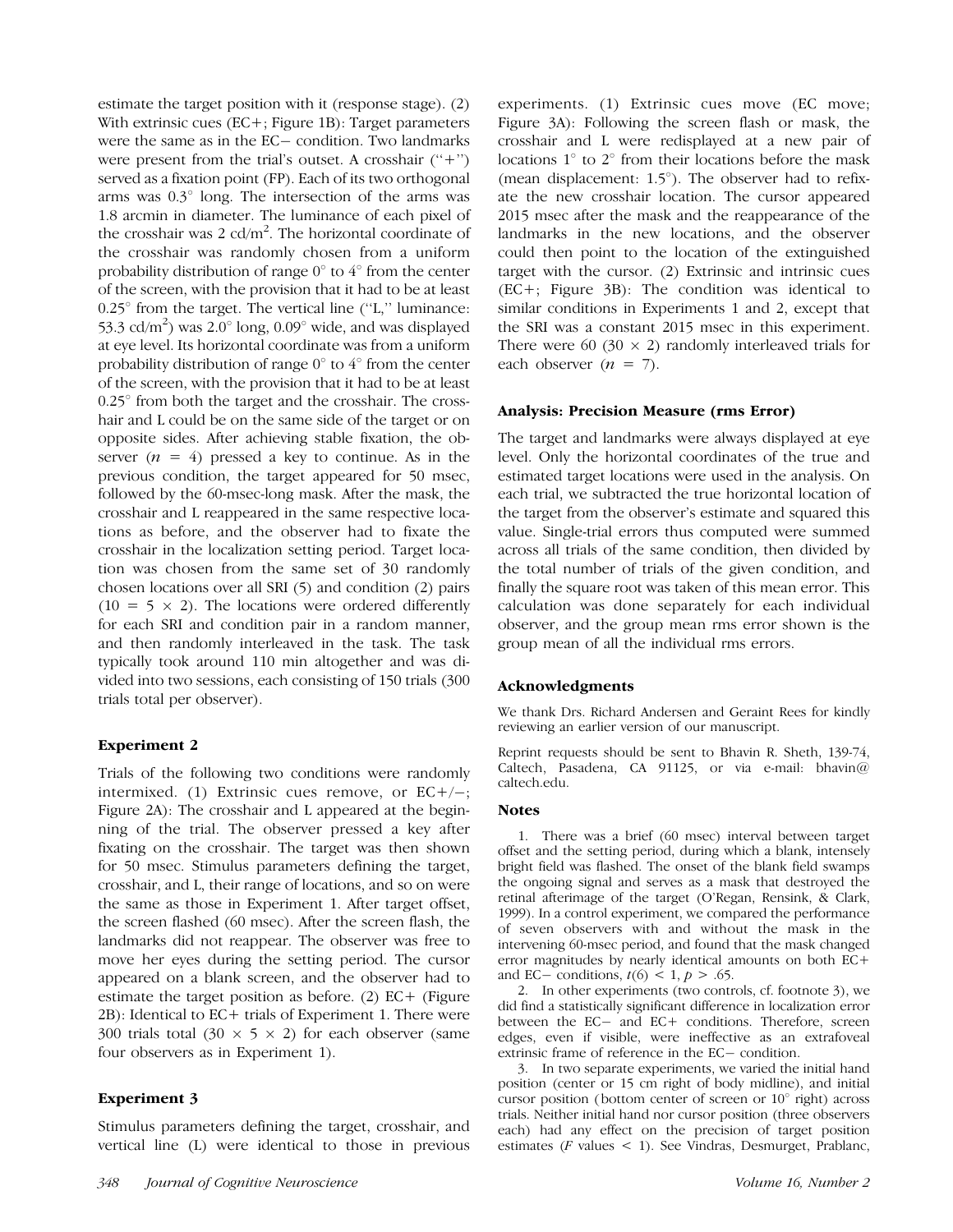and Viviani (1998) and Desmurget, Rossetti, Jordan, Meckler, and Prablanc (1997) for studies on the influence of hand position on reaching accuracy.

4. The main effect of SRI,  $F(4,27) = 0.41$ ,  $MSE = 22.72$ , and the interaction between SRI and condition,  $F(4,27) = 0.67$ ,  $MSE = 36.88$ , were not significant.

5. There was no consistent pattern of error bias toward the landmarks in the EC+ trial data of Experiments 1 and 2 as compared with trials of the interleaved condition. A case in point, estimates of two of four observers on the EC+ trials in Experiment 1 were biased away from the two landmarks, estimates of one observer were biased toward them, and the last showed no tendency in either direction (see Kerzel, 2002; Sheth & Shimojo, 2001; Hubbard & Ruppel, 1999; Musseler, Heijden, Mahmud, Deubel & Ertsey, 1999; Mateeff & Gourevich, 1983, for further discussions on this issue).

6. The cursor, despite being a screen marker, could not have biased the task toward an external encoding strategy as it appeared after the target location was encoded (c.f footnote 8). (A supposedly nonscreen marker, e.g., a finger, is visible close to the screen, and is a screen markers in effect, therefore; Moreover, if the presence of the cursor as an external marker were solely responsible for the bias in strategy, the presence of explicit external marker should not have altered the bias at all. This was not the case, however (see Figures 2 and 4). Thus, the reliance on an extrinsic encoding strategy is a property of the observer, and is genuine.

7. Our motivation though is to study what happens if observers attend to, and not ignore the landmarks. This is the rationale for the indirect design: Intermixing each condition with a condition in which landmarks remain after target offset (EC+ trials) forces observers from ignoring the landmarks. Alternately, one can intermix trials of  $EC-$ ,  $EC+/-$ , and  $EC+$ conditions in the same session. We did so in a separate experiment (2-sec SRI), and found that observers ( $n = 5$ ) were significantly less precise ( $p < .05$ , paired) on the EC+/- trials than on the interleaved EC- trials, consistent with the results shown in Figure 4.

8. Extrinsic cues degrade intrinsic-cue-based encoding, but once encoded in intrinsic coordinates, the sudden appearance of extrinsic cues or landmarks in the setting period has no effect whatsoever on localization. One experimental condition was EC-. In the other condition, landmarks first appeared in the setting period after target presentation, and stayed on until the observer's  $(n = 4)$  response. There was no difference ( $p > .5$ ) in estimates of target position between the two conditions.

9. There was no significant effect of SRI,  $F(4,27) = 1.25$ ,  $MSE = 94.12$ ,  $p = .31$ , and no significant interaction between the two variables,  $F(4,27) = 0.30$ ,  $MSE = 22.23$ .

10. There was a significant effect of SRI,  $F(4,18) = 4.20$ ,  $MSE = 72.76$ ,  $p < .025$ , owing to the general trend toward larger error with longer SRI (Figure 4, inset), and a significant SRI  $\times$  Condition interaction,  $F(4,18) = 4.94$ ,  $MSE = 85.68$ ,  $p <$ .01, owing to the monotonic increase in error with SRI on the  $EC+/-$  trials and an asymptotic increase in error with SRI on the  $EC-$  trials.

#### **REFERENCES**

- Ballard, D. H., Hayhoe, M. M., Li, F., & Whitehead, S. D. (1992). Hand-eye coordination during sequential tasks. Philosophical Transactions of the Royal Society of London, Series B, Biological Sciences, 29, 331–338.
- Batista, A. P., Buneo, C. A., Snyder, L. H., & Andersen, R. A. (1999). Reach plans in eye-centered coordinates. Science, 285, 257–260.
- Brainard, D. H. (1997). The psychophysics toolbox. Spatial Vision, 10, 443–446.
- Bridgeman, B., & Graziano, J. A. (1989). Effect of context and efference copy on visual straight ahead. Vision Research, 29, 179–1736.
- Clower, D. M., Hoffman, J. M., Votaw, J. R., Faber, T. L., Woods, R. P., & Alexander, G. E. (1996). Role of posterior parietal cortex in the recalibration of visually guided reaching. Nature, 383, 618–621.
- Dassonville, P., Schalg, J., & Schlag-Rey, M. (1995). The use of egocentric and exocentric location cues in saccadic programming. Vision Research, 35, 2191–2199.
- Desmurget, M., Jordan, M., Prablanc, C., & Jeannerod, M. (1997). Constrained and unconstrained movements involve different control strategies. Journal of Neurophysiology, 77, 1644–1650.
- Desmurget, M., Rossetti, Y., Jordan, M., Meckler, C., & Prablanc, C. (1997). Viewing the hand prior to movement improves accuracy of pointing performed toward the unseen contralateral hand. Experimental Brain Research, 115, 180–186.
- Duhamel, J.-R., Bremer, F., BenHamed, S., & Graf, W. (1997). Spatial invariance of visual receptive fields in parietal cortex neurons. Nature, 389, 845–848.
- Enright, J. T. (1995). The non-visual impact of eye orientation on eye–hand coordination. Vision Research, 35, 1611–1618.
- Flanders, M., Tillery, S. I. H., & Soechting, J. F. (1992). Early stages in a sensorimotor transformation. Behavioral and Brain Sciences, 15, 309–362.
- Goodale, M. A., Meenan, J. P., Bulthoff, H. H., Nicolle, D. A., Murphy, K. J., & Racicot, C. I. (1994). Separate neural pathways for the visual analysis of object shape in perception and prehension. Current Biology, 349, 604–610.
- Goodale, M. A., Milner, A. D., Jakobson, L. S., & Carey, D. P. (1991). A neurological dissociation between perceiving objects and grasping them. Nature, 349, 154–156.
- Hecht, S., Haig, C., & Chase, A. M. (1937). The influence of light-adaptation on subsequent dark-adaptation of the eye. Journal of General Physiology, 20, 813–850.
- Henriques, D. Y. P., Klier, E. M., Smith, M. A., Lowy, D., & Crawford, J. D. (1998). Gaze-centered remapping of remembered visual space in an open-loop pointing task. Journal of Neuroscience, 18, 1583–1594.
- Hubbard, T. L., & Ruppel, S. E. (1999). Representational momentum and the landmark attraction effect. Canadian Journal of Experimental Psychology, 53, 242–256.
- Kerzel, D. (2002). Memory for the position of stationary objects: Disentangling foveal bias and memory averaging. Vision Research, 42, 159–167.
- Landy, M. S., Maloney, L. T., Johnston, E. B., & Young, M. (1995). Measurement and modeling of depth cue combination: In defense of weak fusion. Vision Research, 35, 389–412.
- Mateeff, S., & Gourevich, A. (1983). Peripheral vision and perceived visual direction. Biological Cybernetics, 49, 111–118.
- Matin, L., & Fox, C. R. (1989). Visually perceived eye level and perceived elevation of objects: Linear additive influences from visual field pitch and from gravity. Vision Research, 29, 315–324.
- Matin, L., Picoult, E., Stevens, J. K., Edwards, M. W., Jr., Young, D., & MacArthur, R. (1982). Oculoparalytic illusion: Visual-field dependent spatial mislocalizations by humans partially paralyzed with curare. Science, 216, 198–201.
- McIntyre, J., Stratta, F., & Lacquanti, F. (1997). Viewer-centered frame of reference for pointing to memorized targets in three-dimensional space. Journal of Neurophysiology, 78, 1601–1618.
- Murphy, K. J., Racicot, C. I., & Goodale, M. A. (1996). The use